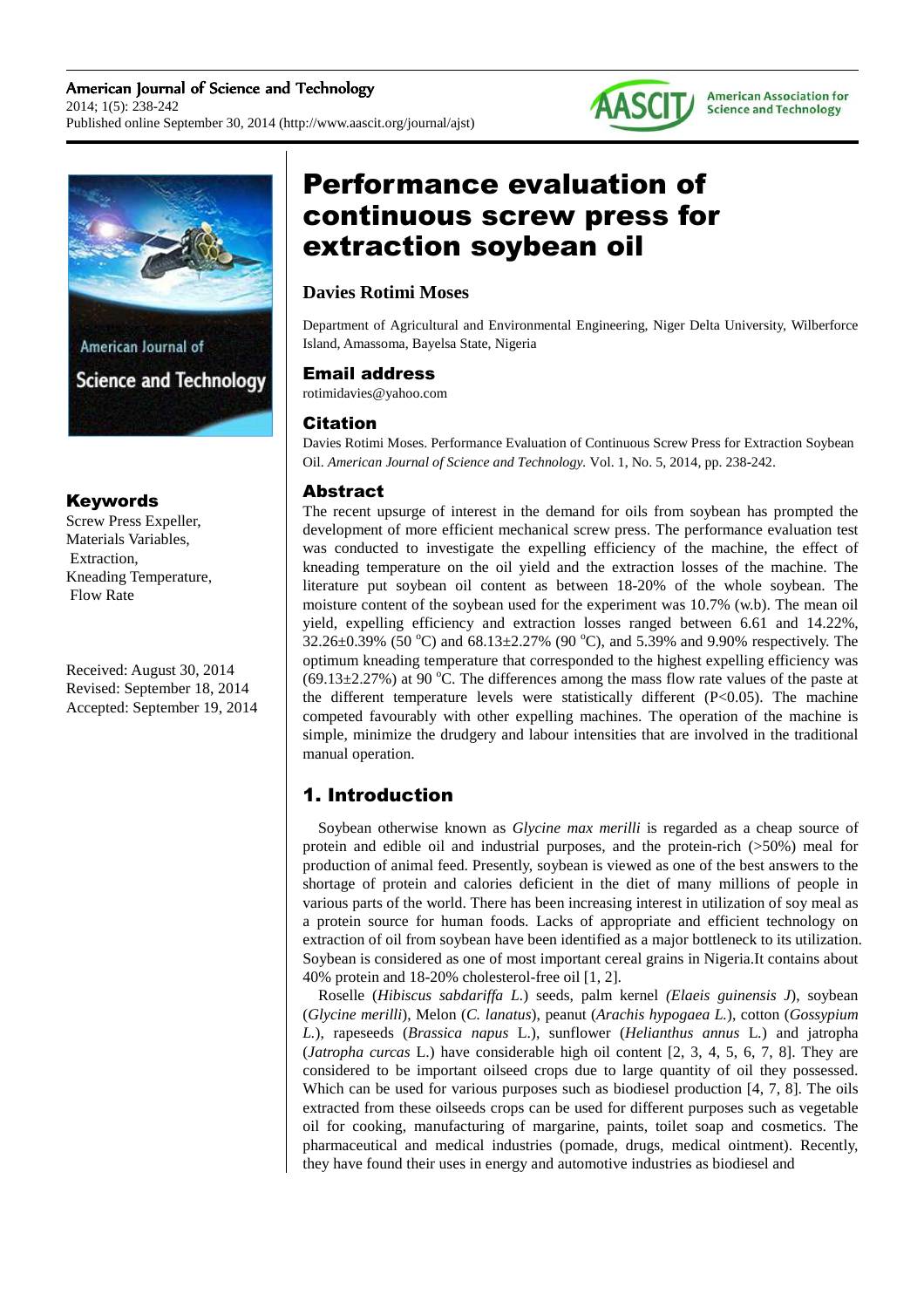engineering industry as cooling fluid in machining process and lubricants for machine components [9].The deoiled meal is a source of protein in the livestock feed. In recent years, however, more interest has been directed toward using soy meal as a protein source for human consumption [10].

There are two main types of processes for extracting oil from oilseeds crops: physical and chemical. The physical process, involves the use of manual squeezing of ground sample by hand or on a hard smooth wooden platform and mechanical power to remove oil from the seed, such as batch hydraulic pressing, continuous mechanical screw presses and extrusion cooker [5]. The manual process is time consuming, drudgery-prone, involves heat hazards, and grossly inefficient. Apart from this, the oil extracted by this method is of poor quality and is, in most cases, not used for human consumption. The mechanical oil extraction technique for separation of oil from soybean is the most popular method but less efficient in oil extractability (< 70% oil extraction). Among the mechanical processes for the extraction of oils, the continuous mechanical pressing emerges as the best technology to serve small farmers [5]. This type of equipment associates with both small scale and low cost when compared to the other methods. Another important advantage is the possibility of using cake resulting from the pressing as fertilizer or animal feed, since it is free of toxic solvents. It can be easily adaptable to wide variety of oilseed crops. The major limitation is relatively high temperature and pressure to operate. However, it is less injurious and hazardous compared to solvent extraction due to its chemical nature.

The chemical extraction method is technically more effective and efficient for oil extraction from soybean. It involves use of chemical or solvent and this is otherwise known as solvent extraction. It had oil extraction efficiency up to 98% [11]. Solvent extraction can be combined in commercial operation, that is continuous mechanical pressing with continuous solvent extraction, and batch hydraulic pressing followed by solvent extraction [5, 10, 11, 12] for improve oil extraction efficiency. New technologies are emerging, related to the production of vegetable oils, such as supercritical-fluid extraction [13].

The operating principle of continuous mechanical pressing equipment consists a helical screw which moves the material, compressing it, and at the same time, eliminating the oil and producing the cake. Effects of processing parameters on the oil yield of finely and coarsely ground oilseeds using continuous mechanical pressing were studied; the optimum parameters, such as compressive stress, feeding rate and speed of shaft screw press temperature pressure applied during pressing, heating time, applied pressure, duration of pressing, heating temperature of the grains, pressing time and heating time particle size of the materials and moisture content of grain, or adjustments on the press, in order to reach optimum yields of oil [5, 11, 14, 15].

Akinoso et al. [14] and Anna et al. [11] described the working principle of the continuous mechanical pressing,

forced the oilseed mass through the barrel by the action of the revolving worms. The volume of the mass is being reduced as the transition takes place through the barrel, causing compression of the cake and the resulting output of oil by the perforation of the lining bars of the barrel while the deoiled cake is discharged through the annular orifice. Screw presses can be powered with electric motors, diesel or even be operated manually [16].

Some researchers have developed different types of mechanical oil expression machines. Olaniyan, [17], developed a manually-operated for groundnut oil extraction, Alonge et al. [18] 2004 developed a small scale screw press for groundnut oil extraction. Olaniyan and Oje [19] manufactured mechanical expression rig oil for shea butter. Olaniyan et al. [20], developed screw press expeller for palm kernel (Elaeis guinensis J) and soybean (Glycine Merilli) oil extraction. Khan and Hanna [21] and Bamgboye and Adejumo [5] developed a screw press for sunflower oil expeller. Mpagalile et al. [22] reported application of photovoltaic cells to power screw presses.

### 2. Materials and Methods

The moisture content of the crushed soybean was determined by the oven-drying method prior to oil extraction processes [23]. The initial weight of the sample was determined, and placed in an oven set at 103ºC for 24 hours. The samples was removed and cooled in a dessicator, reweighed  $(W_2)$ . Moisture content of the sample was calculated from this equation:

$$
Mc. (w.b) = \frac{Loss of weight x 100}{Weight of sample}
$$



*Fig. 1. Mechanical screw press*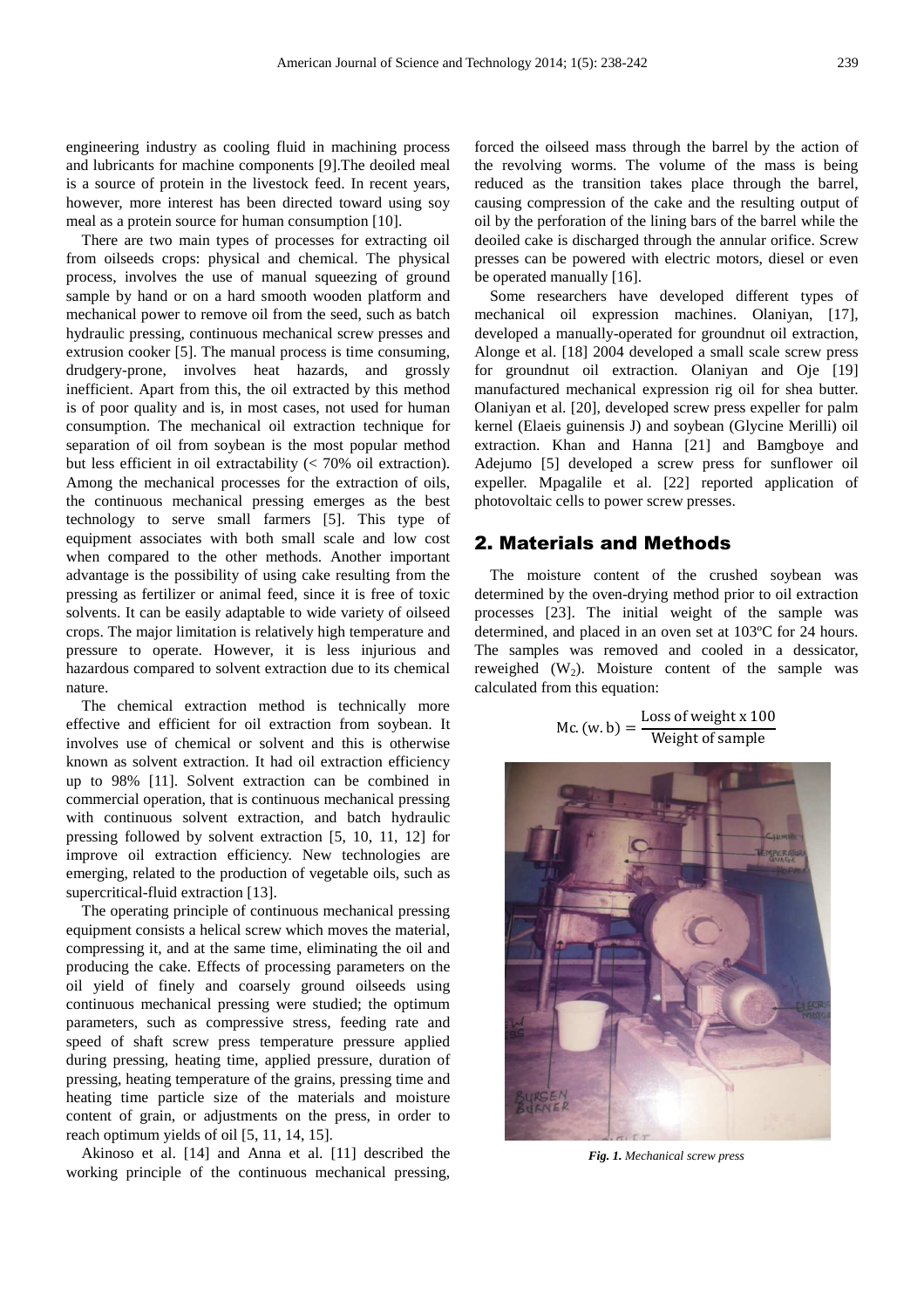This mechanical screw press consists of two major units, steaming and extraction units Fig. 1. The heating chamber comprises of hopper 250kg capacity of crushed soybean, mechanical stirrer, in-built thermometer and underneath is a compartments of heating using diesel as a source of fuel. The other unit called expelling unit consists screw press, two outlets points (one for oil and the other for cake).The screw press was powered by electric motor of 5HP. Soybean was obtained from International Institute of Tropical Agriculture (I.I.T.A), Ibadan, Nigeria. The seeds were cleaned manually to ensure that the seeds were free of dirt and other foreign materials. Cleaned seeds were weighed and crushed to particle sizes distribution ranging from <0.25 to 4.75 mm using hammer mill. The particle size distribution was achieved by using particle size analysis equipment consisting of sieve shaker and Tyler sieves of various diameter or particles size openings (Table 1).

*Table 1. Feedstock particle size distribution for production of briquettes* 

| Sieve size (mm) | Percentage of material retained on the sieve $(\%)$ |  |  |  |  |
|-----------------|-----------------------------------------------------|--|--|--|--|
| 4.75            | 1                                                   |  |  |  |  |
| 3.0             | 3                                                   |  |  |  |  |
| 2.0             | 3                                                   |  |  |  |  |
| 1.0             | 17                                                  |  |  |  |  |
| 0.5             | 22                                                  |  |  |  |  |
| 0.25            | 28                                                  |  |  |  |  |
| < 0.25          | 25                                                  |  |  |  |  |

The known weight of crushed soybean was fed into the machine through the feeding hopper and heated to desire temperature. The worm shaft conveyed, compressed and pressed the seeds in order to expel the oil. The oil expelled and the soybean cake were collected and weighed separately. From the values obtained, oil yield, extraction efficiency and extraction loss were calculated according to Olaniyan and Oje [19] and Olaniyan and Oje [24] as:

Extraction Efficiency(E<sub>E</sub>) = 
$$
\frac{W_{OE} \times 100}{XW_{T}}
$$

\nPercent oil extracted(P<sub>OE</sub>) = 
$$
\frac{W_{OE} \times 100}{W_{OE} + W_{RC}}
$$

\nExtraction loss = 
$$
\frac{100\{W_{FS} - (W_{OE} + W_{RC})\}}{W_{FS}}
$$

 $E_P = XW_F$ 

 $D_F = E_P - E_A$ 

 $W<sub>OE</sub>$  = Weight of oil extracted after each kneading operation, (kg)

 $W_{RC}$  Weight of soybean residual cake after kneaded operation, (kg)

 $W<sub>FS</sub>$  Weight of soybean used for the each operation before kneaded operation, (kg)

X= Oil content of soybean seed used for the experiment in

decimal.

| $E_P$ Expected oil yield  |
|---------------------------|
| $E_A$ = Actual oil yield  |
| $D_0$ = Deficit oil yield |

#### 3. Results and Discussion

The literature put soybean oil content as between 18- 20% of the whole soybean. The initial moisture content of the soybean was 10.7% (w.b). The summary of the result of performance evaluation of continuous mechanical screw press at different kneading temperature (50, 60, 70, 80, 90, 100, 110 <sup>º</sup>C) revealed in Table 2. The interaction between kneading temperature and expelling efficiency of the machine for oil extraction from soybean was studied. The values ranged between 32.26  $\pm 0.39\%$  (50%) and 69.13 $\pm 2.27\%$  (90 °C). The maximum oil extraction efficiency of the machine corresponded to optimum kneading temperature of 90 <sup>º</sup>C. ANOVA showed that there was significant difference among the values of expelling efficiency at the different kneading temperature levels. The result revealed that the higher the kneading temperature of crushed soybean the higher the expelling efficiency of the machine, but beyond  $90^{\circ}$ C the oil expelling efficiency reduced. It was observed at  $100\degree C$ , the extracted was very thick and brownish with a lot of sediment. Moreso, the cake was not binded together unlike cake from lower temperature. The maximum percentage of oil extracted by the machine was 12.44% while the minimum was 5.56%. The mechanical oil expeller is less efficient in oil extraction and the cake is left with residue of oil 5-7%. The obtained values conformed to the literature [25]. Gunstone [26] reported that cooking and drying are the factors which most affect the performance of the screw press. Heating before pressing increases oil yield due to the breakdown of oil cells, coagulation of protein, adjustment of moisture content to the optimal value for pressing, and decreased oil viscosity, which allows the oil to flow more quickly.

The expected oil yield ranged from  $6.30\%$  for  $50\degree$ C to  $7.56\%$ for 100 <sup>º</sup>C.Percentage actual oil yield varied between 2.03% for 50  $\degree$ C to 4.93% for 100  $\degree$ C, expelling efficiency of the machine ranged from 32.26 to 69.13%. Bamgboye and Adejumo [5] reported the expelling efficiency of 73.08% for sunflower oil expeller. Chalkrauenty [27] reported screw press having expelling efficiencyranged between 60 – 70%. According to Pathak et al. [28] improved the efficiency of mechanical expeller machine from 73% to 80% for rapeseed and groundnut and from 60% to 65% for cotton seedsfor oil recovery. To improve oil yield production from oilseeds and extraction efficiency of the machine there must be modification in the design of the worm shaft of the mechanical screw press and optimization of material process variables is highly necessary [5, 19, 24]. The performance evaluation revealed that the mechanical screw press was able to extract some of the oil from the seeds but there is still plenty of scope for improvement. The effect of kneading temperature was equally determined on extraction loss. The extraction loss ranged between 5.39% and 9.90%.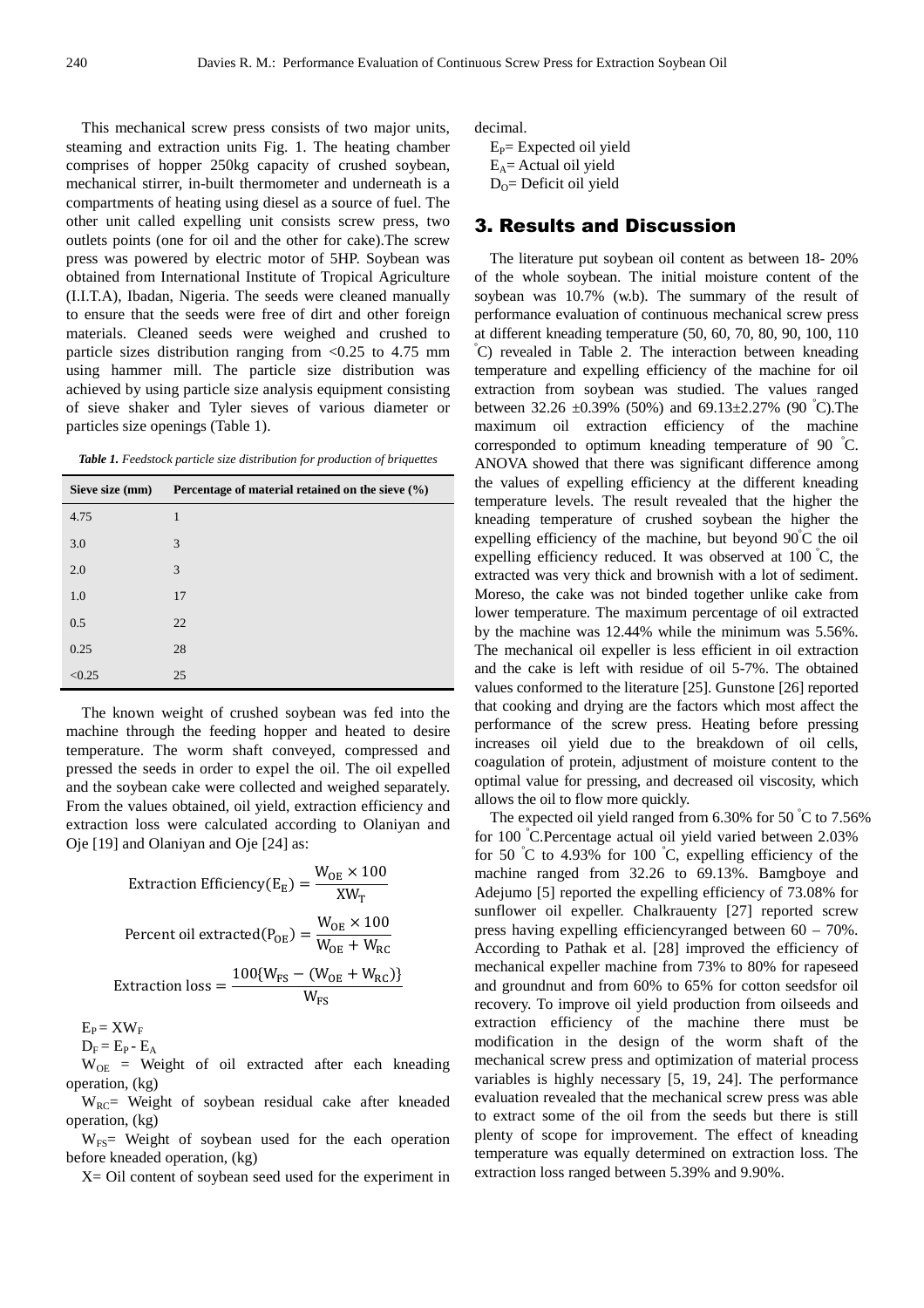| Temperature $(^{\circ}C)$ | <b>Quantity</b><br>(Kg) | <b>Expected oil</b><br>yield $(Kg)$ | <b>Actual oil</b><br>yield $(Kg)$ | Cake vield<br>(Kg) | Deficit oil<br>yield (Kg) | Oil vield<br>$(\%)$ | <b>Extraction</b><br>losses $(\% )$ | <b>Efficiency of the</b><br>machine $(\% )$ |
|---------------------------|-------------------------|-------------------------------------|-----------------------------------|--------------------|---------------------------|---------------------|-------------------------------------|---------------------------------------------|
| 50                        | 35                      | 6.30                                | 2.03                              | 30.00              | 4.27                      | 6.61                | 8.49                                | 32.26a                                      |
| 60                        | 31                      | 5.58                                | 2.67                              | 22.35              | 2.91                      | 9.51                | 9.90                                | 47.89b                                      |
| 70                        | 47                      | 8.46                                | 4.18                              | 35.38              | 3.28                      | 10.0                | 7.15                                | 49.37b                                      |
| 80                        | 41                      | 7.20                                | 4.31                              | 30.49              | 2.89                      | 12.08               | 5.63                                | 59.89c                                      |
| 90                        | 38                      | 3.27                                | 4.73                              | 27.95              | 1.46                      | 14.22               | 5.39                                | 69.13d                                      |
| 100                       | 42                      | 7.56                                | 4.93                              | 32.28              | 2.63                      | 12.52               | 5.86                                | 65.26e                                      |
| 110                       | 33                      | 5.94                                | 3.05                              | 24.98              | 1.89                      | 10.13               | 6.90                                | 51.32b                                      |

*Table 2. Summary of mean performance of the Soybean oil expeller* 

Fig. 2 revealed the effect of kneading temperature and mass flow rate of continuous screw press for oil extraction from soybean. The effect of kneading temperature was determined on mass flow rate of the material through the continuous screw press oil expeller for soybean oil extraction. The obtained values varied from0.89  $\pm$ 0.05 kg/min to 1.32 $\pm$ 0.08 kg/min (Fig. 2). The differences among the mass flow rate values of the paste at the different temperature levels were statistically different (P<0.05).



 $\overline{47}$ 



*Fig. 3. Effect of kneading temperature on the time taken for expulsion of oil* 

The relationship between kneading temperature and the kneading time for processing of soybean paste varied from 30.24 $\pm$ 2.01 min for 50°C to 39.37 $\pm$ 2.12 min 110°C (Fig. 3). The kneading time increased with increased kneading temperature. The result of analysis of variance showed significant difference (P<0.05) for the mean values of kneading time of paste at the different kneading temperature.

The corresponding report of average kneading time of 7.72, 11.25 and 10.17 min for processing 4.4, 66, and 8.8 kg of groundnut paste at 100rpm were obtained as against 20, 25 and 30 min (kneaded by three operator exchanging hands) recorded for manual rotary tool [29]. For all the speed levels, the time variation showed a savings in kneading time of between 45-76% for the paste quantities ranging from 4.4 to 8.8 kg [29].

### 4. Conclusion

Based on the various results obtained from this study, the following conclusions have been made: The interaction between kneading temperature and expelling efficiency of the machine for oil extraction from soybean was studied. The values ranged between 32.26±0.39% (50%) and 69.13±2.27% (90 ºC).The maximum oil extraction efficiency of the machine corresponded to optimum kneading temperature of 90 <sup>º</sup>C. ANOVA showed that there was significant difference among the values of expelling efficiency at the different kneading temperature levels. The result revealed that the higher the kneading temperature of crushed soybean the higher the expelling efficiency of the machine, but beyond  $90^{\circ}$ C the oil expelling efficiency reduced The effect of kneading temperature was determined on mass flow rate of the material through the continuous screw press oil expeller for soybean oil extraction The differences among the mass flow rate values of the paste at the different temperature levels were statistically different (P<0.05). The kneading time increased with increased kneading temperature. The result of analysis of variance showed significant difference (P<0.05) for the mean values of kneading time of paste at the different kneading temperature. The operation of the machine is simple, minimize the drudgery and labour intensities that are involved in the traditional manual operation.

### References

- [1] Bargale, P. C., Fordb, R.J., Sosulskic, F.W., Wulfsohnb, D. and Irudayarajd, J. (1999). Mechanical oil expression from extruded soybean samples. JAOCS, 2(76), 223-229.
- [2] Davies, R.M. and EI-Okene, A.M. .I. 2009. Moisture-dependent physical properties of soybean. Int. Agrophysics 23(3):299-303.